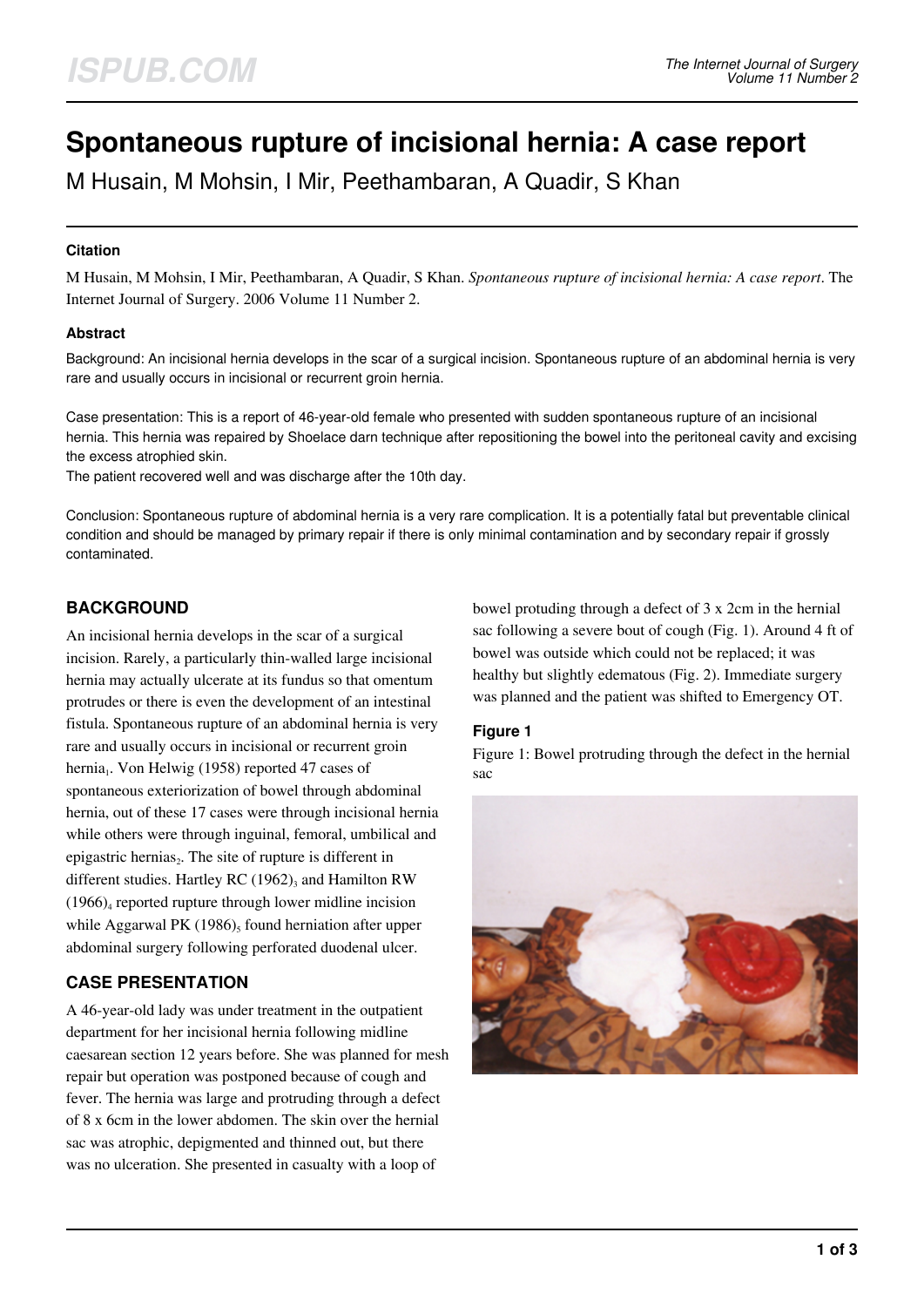## **Figure 2**

Figure 2: Bowel loops which could not be replaced; healthy but slightly edematous.



At operation, the defect was enlarged and bowel repositioned into the peritoneal cavity, no adhesions were found. After removing all the atrophic and scarred skin, repair was done by Shoelace darn technique. The patient was put on prophylactic antibiotics for three days and she was discharged home on tenth day after removing the stitches. The wound healed without any infection. She was followed for six months without any recurrence.

## **DISCUSSION**

Spontaneous rupture of abdominal hernia is a rare event which can affect any abdominal hernia but is more commonly reported in incisional hernia<sub>2,67</sub>. This rupture may be sudden following any event which can increase the intrabdominal pressure like coughing or lifting a heavy weight, or it may be gradual after developing an ulcer at the fundus of the  $sac_{2,4}$ . In both situations the main reason is weak and thinned out atrophic skin. In our case, rupture of the hernial sac occurred because of sudden increase in intrabdominal pressure due to excessive coughing.

Various factors which can contribute to the rupture of a hernia are friction by the patient's external corset or abdominal support, thin atrophic skin, lack of any adhesions between bowel and sac, allowing the bowel to act as a

hammer-head upon the skin<sub>3</sub>. Eventration of bowel or omentum demands emergency operation and this may or may not be combined with an attempt of definitive hernia repair. If the bowel can be reduced easily and the defect readily closed, it has been recommended that primary repair be carried out, but if strangulation occurs or bowel resection is required the primary repair is hazardous $_{3}$ ,.

## **CONCLUSION**

Spontaneous rupture of abdominal hernia is a very rare complication, it usually occurs in cases of incisional hernia. This rupture may be gradual because of ulceration of the overlying skin or sudden due to any event which can increase the intrabdominal pressure. These cases should be managed by primary repair if there is no gangrenous segment and the contamination is minimal or by delayed repair if there is gross contamination and resection and anastomosis is required.

## **ACKNOWLEDGEMENTS**

We acknowledge the intellectual help provided by Mr. Mir Muneeb in drafting this manuscript and for revising it critically. Written consent was obtained from the patient for publication of the study.

### **References**

1. Michael J. Zinner, Seymour I. Schwartz, Harold Ellis. Incisions, closures, and management of the Wound. Maingot's abdominal surgery. 10th edit. USA: Appleton and Lange, 1997, vol 1: 423 2. Von Helwig H. Uber Sonenannte Spontaneous rupture von hernien. Schweiz.med.wschr. 1958: 88; 662-66. 3. Hartely R C. Spontaneous rupture of incisional hernia. Br. J surg. 1961; 49: 617-18 4. Hamilton R W. Spontaneous rupture of incisional hernia. Br. J Surg. 1966; 33: 477-79 5. Aggarwal P K. Spontaneous rupture of incisional hernia. Br. J Clin Pract. 1986 oct; 40(10) 443-4 6. Singla S L, Kalra U, Singh B, Naraula S, Dahiy P. Ruptured incisional hernia. Trop Doct.1997; Apr: 27(2): 112-3 7. Ogundiran TO, Ayantunde AA, Akute OO. Spontaneous rupture of incisional hernia--a case report. West Afr J Med. 2001; Apr-Jun;20(2):176-8.